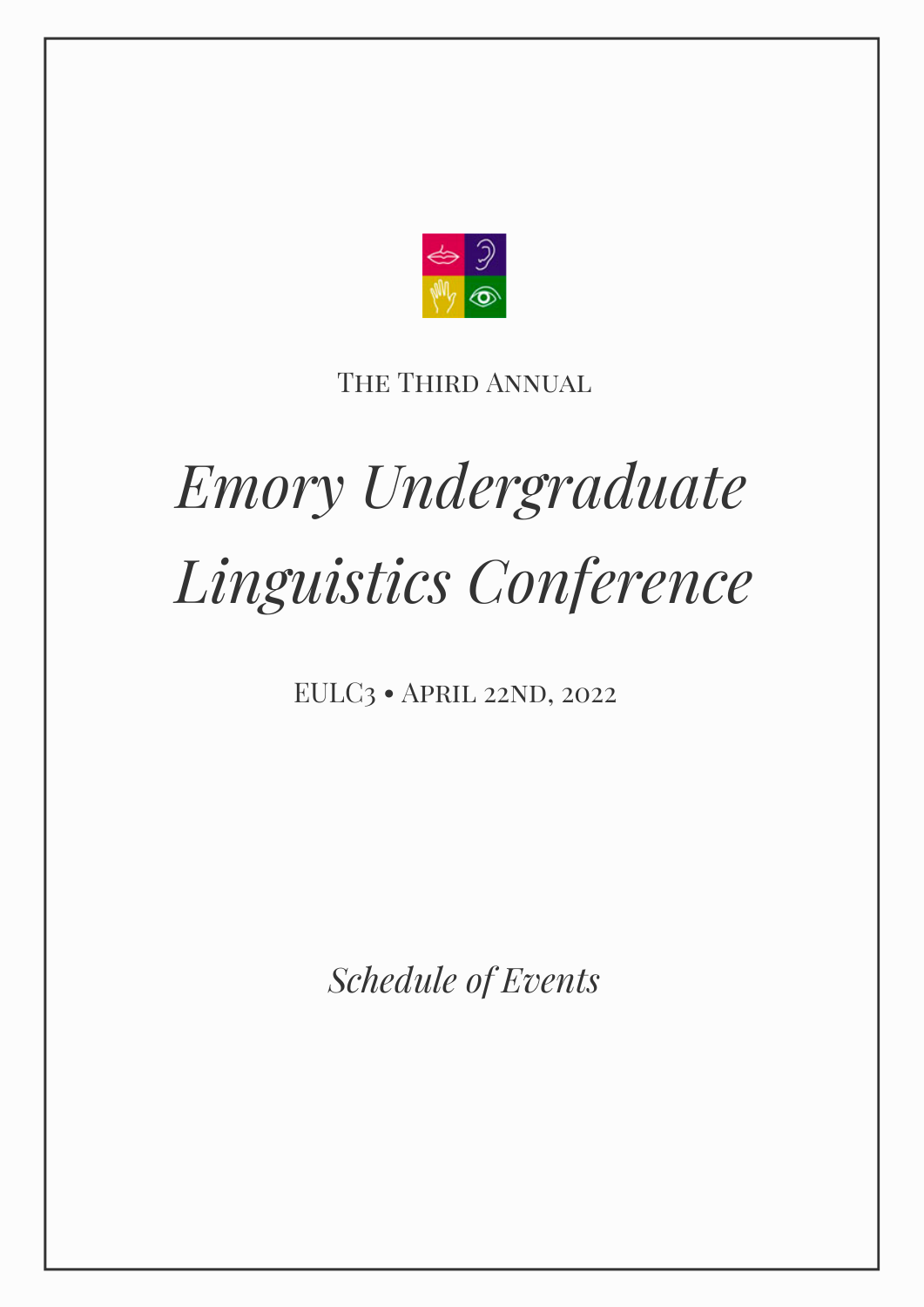# *Schedule*

*All Times Listed in U.S. Eastern Standard Time*

## **11:00 - 11:15 Presenter Preparation**

## **11:15 Welcome & Opening Remarks**

## **Oral Presentations**

|                 | Session 1:<br>Sociolinguistics (I)                                                                                                                                                      | <b>Session 2:</b><br><b>Syntax</b>                                                                                                                                 | Session 3:<br><b>Animal Communication</b><br>& Human Language                                                                                                                                          | Session 4:<br><b>Experimental Linguistics</b>                                                                                                                                                                                |
|-----------------|-----------------------------------------------------------------------------------------------------------------------------------------------------------------------------------------|--------------------------------------------------------------------------------------------------------------------------------------------------------------------|--------------------------------------------------------------------------------------------------------------------------------------------------------------------------------------------------------|------------------------------------------------------------------------------------------------------------------------------------------------------------------------------------------------------------------------------|
| $11:30 - 11:55$ | <b>Montreal Benesch,</b><br><b>Reed College</b><br>/s/tylizin' the /s/elf: A First<br>Look into the Concurrent<br>Fluidity of Gender and<br>Language                                    | Tate Russell,<br><b>Carleton College</b><br><b>Extreme Locality Applied</b><br>Globally: The Case for<br><b>Extreme Locality in</b><br>Malagasy                    | <b>Giang Dang,</b><br><b>Emory University</b><br><b>Reconciling Animal</b><br>Communication and<br>Human Language:<br>Montaigne's Apology                                                              | Hye Min Yoon,<br><b>Emory University</b><br>L2 Perception of Japanese<br>Lexical Pitch Accent,<br>Verbal Working Memory,<br>and Acoustic Processing<br>Ability in Native Speakers<br>of North Gyeongsang and<br>Seoul Korean |
| $12:00 - 12:25$ | Diana Davidson,<br><b>University of Washington</b><br>Codeswitching in the<br>Pacific Northwest: A<br>sociophonetic analysis of<br>Mexican American<br>speakers in the Yakima<br>Valley | <b>Tilden Brooks,</b><br><b>Yale University</b><br>Modal Verbs to Modal<br>Auxiliaries                                                                             | <b>Cutler Cannon,</b><br><b>Emory University</b><br>A theoretical account of<br>whale song syntax: a new<br>perspective for<br>understanding human<br>language structure                               | Runze Qian,<br><b>University of Toronto</b><br>The Application of Turkish<br>Vowel Harmony to English<br>Proper Nouns: An<br><b>Experimental Phonetic</b><br>Analysis                                                        |
|                 | Session 5:<br>Sociolinguistics (II)                                                                                                                                                     | <b>Session 6:</b><br><b>Semantics/Pragmatics</b>                                                                                                                   | <b>Session 7:</b><br><b>Education</b>                                                                                                                                                                  | <b>Session 8:</b><br><b>Computational Linguistics</b>                                                                                                                                                                        |
| $12:30 - 12:55$ | <b>Akiah Watts,</b><br><b>Dartmouth College</b><br>Interaction between AAVE<br>and colorism in attitudinal<br>judgments of African<br>Americans                                         | <b>Grace Walters,</b><br><b>Rice University</b><br>An Analysis of the<br><b>Structure and Pragmatics</b><br>of "I Wonder" Clauses in<br><b>Internet Forum Talk</b> | <b>Brianna Lewis,</b><br><b>Troy University</b><br>Doth Thou Speak English?<br>The Effects of Strictly<br>Adhering to Standard<br>English in ESL/EFL<br>Classrooms                                     | Angela Cao,<br><b>Emory University</b><br>An Analysis of Causal<br>Language Constructions in<br>Diverse Discourse Data                                                                                                       |
| $1:00 - 1:25$   | <b>Jane Farrell,</b><br><b>Emory University</b><br>Prosody and Semantics in<br>African American English:<br>Ain't                                                                       | Marcella Jurotich, Anna<br>Grove, & Jack Uchitel,<br><b>Carleton College</b><br>Semantic Interpretations<br>of Ditransitive<br>Constructions in English            | Keiko Huffman,<br><b>Emory University</b><br>Hanja Education in Korean<br><b>Elementary Schools</b><br>Navor Tercero,<br>Western Washington Univ.<br>The Language of Education<br>Debate in New Mexico | Marcus Ma & Lelia Glass.<br>Georgia Institute of<br>Technology<br>Creating a Faster<br><b>Transcription Pipeline:</b><br><b>Introducing Bed Word</b>                                                                         |